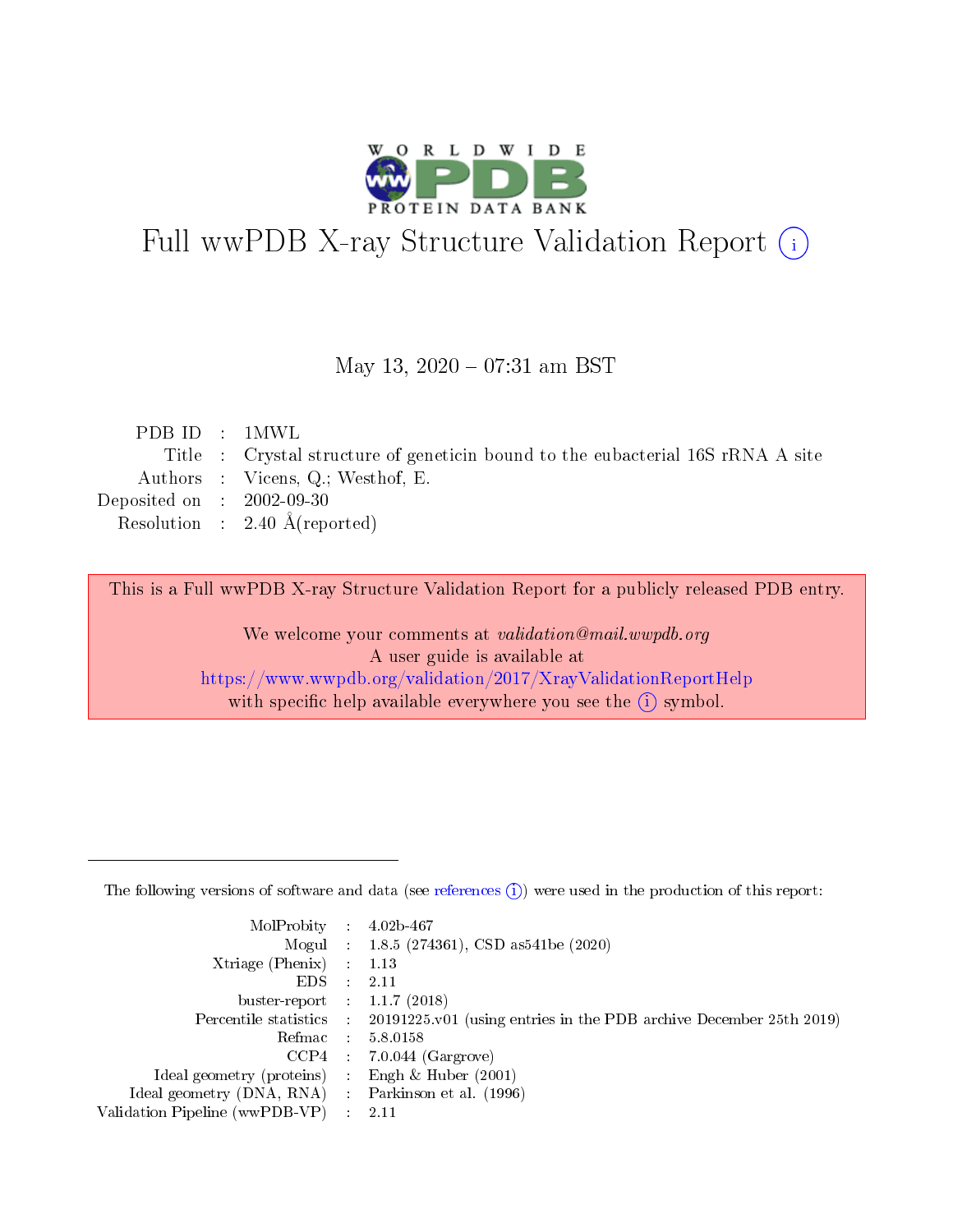# 1 [O](https://www.wwpdb.org/validation/2017/XrayValidationReportHelp#overall_quality)verall quality at a glance  $(i)$

The following experimental techniques were used to determine the structure: X-RAY DIFFRACTION

The reported resolution of this entry is 2.40 Å.

Percentile scores (ranging between 0-100) for global validation metrics of the entry are shown in the following graphic. The table shows the number of entries on which the scores are based.



Percentile relative to X-ray structures of similar resolution

| Metric        | Whole archive | Similar resolution                 |  |  |  |  |
|---------------|---------------|------------------------------------|--|--|--|--|
|               | $(\#Entries)$ | $(\#Entries, resolution range(A))$ |  |  |  |  |
| $R_{free}$    | 130704        | $3907(2.40-2.40)$                  |  |  |  |  |
| Clashscore    | 141614        | $4398(2.40-2.40)$                  |  |  |  |  |
| RSRZ outliers | 127900        | $3811 (2.40 - 2.40)$               |  |  |  |  |
| RNA backbone  | 3102          | $1174(2.80-2.00)$                  |  |  |  |  |

The table below summarises the geometric issues observed across the polymeric chains and their fit to the electron density. The red, orange, yellow and green segments on the lower bar indicate the fraction of residues that contain outliers for  $\geq=3$ , 2, 1 and 0 types of geometric quality criteria respectively. A grey segment represents the fraction of residues that are not modelled. The numeric value for each fraction is indicated below the corresponding segment, with a dot representing fractions  $\epsilon = 5\%$  The upper red bar (where present) indicates the fraction of residues that have poor fit to the electron density. The numeric value is given above the bar.

| Mol | $\lceil \ \text{Chain} \mid \text{Length} \ \rceil$ |           | Quality of chain |     |       |
|-----|-----------------------------------------------------|-----------|------------------|-----|-------|
|     | ഹ                                                   | 9%<br>14% | 82%              |     | 5%    |
|     | ഹ                                                   |           | 59%              | 32% | 5% 5% |

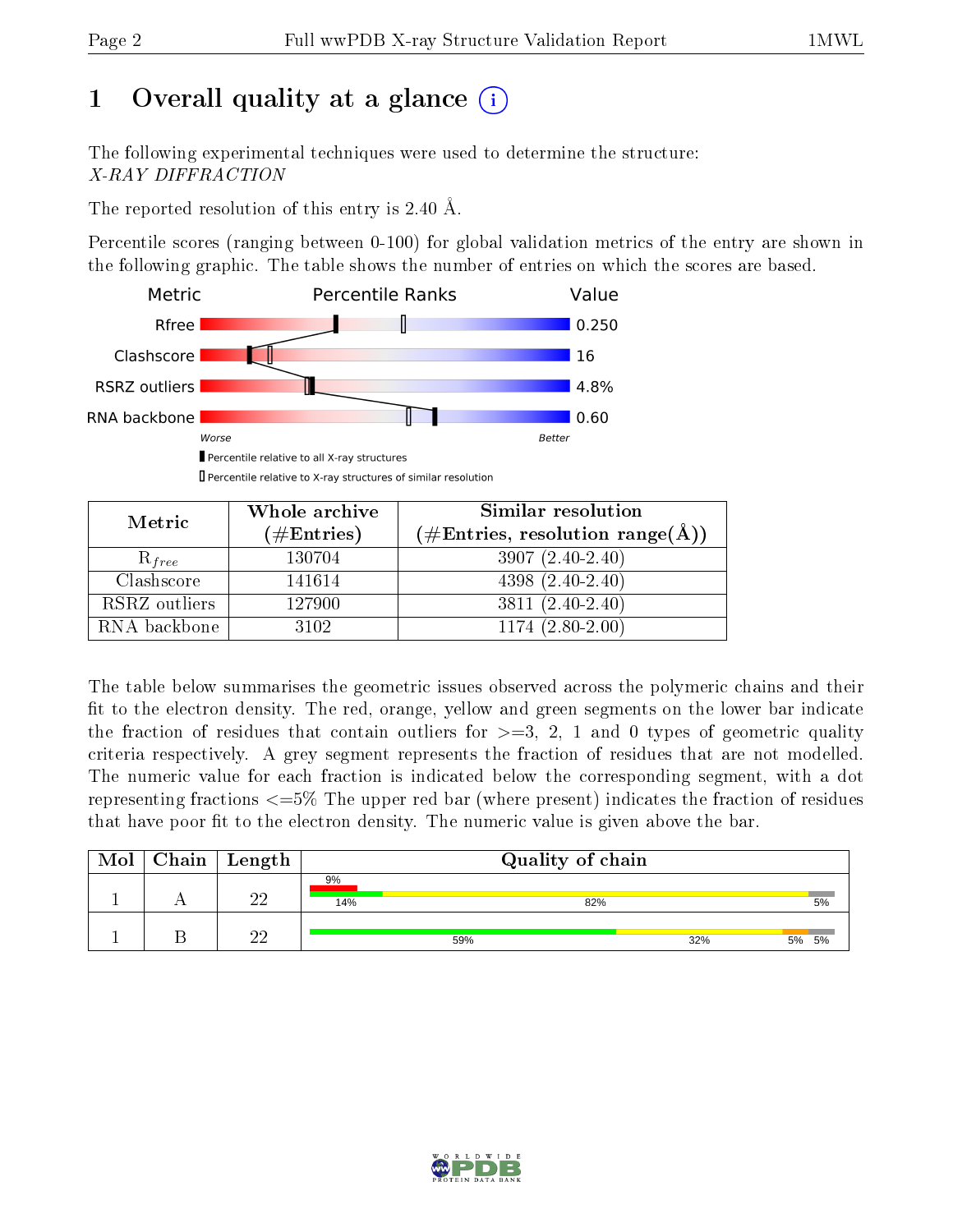# 2 Entry composition (i)

There are 3 unique types of molecules in this entry. The entry contains 1073 atoms, of which 0 are hydrogens and 0 are deuteriums.

In the tables below, the ZeroOcc column contains the number of atoms modelled with zero occupancy, the AltConf column contains the number of residues with at least one atom in alternate conformation and the Trace column contains the number of residues modelled with at most 2 atoms.

 Molecule 1 is a RNA chain called 5'-R(\*CP\*GP\*CP\*GP\*UP\*CP\*AP\*CP\*AP\*CP\*CP\*G P\*GP\*UP\*GP\*AP\*AP\*GP\*UP\*CP\*GP\*C)-3'.

| Mol | $\mid$ Chain $\mid$ Residues $\mid$ | Atoms       |        |     |                  | $\text{ZeroOcc}$   AltConf   Trace |  |  |  |
|-----|-------------------------------------|-------------|--------|-----|------------------|------------------------------------|--|--|--|
|     | 21                                  | Total C N   |        |     | $\left( \right)$ |                                    |  |  |  |
|     |                                     | 516         | 230 97 |     | -165             | - 24                               |  |  |  |
|     | 21                                  | Total C N O |        |     |                  |                                    |  |  |  |
|     |                                     | 449         | 200    | 82. | 146              |                                    |  |  |  |

• Molecule 2 is GENETICIN (three-letter code: GET) (formula:  $C_{20}H_{40}N_4O_{10}$ ).



|  |  | $\text{Mol}$   Chain   Residues | <b>Atoms</b> |      |  |  | ZeroOcc   AltConf |
|--|--|---------------------------------|--------------|------|--|--|-------------------|
|  |  |                                 | Total C N O  |      |  |  |                   |
|  |  | 34 20 4 10                      |              |      |  |  |                   |
|  |  |                                 | Total C N O  |      |  |  |                   |
|  |  |                                 | 34           | 20 — |  |  |                   |

• Molecule 3 is water.

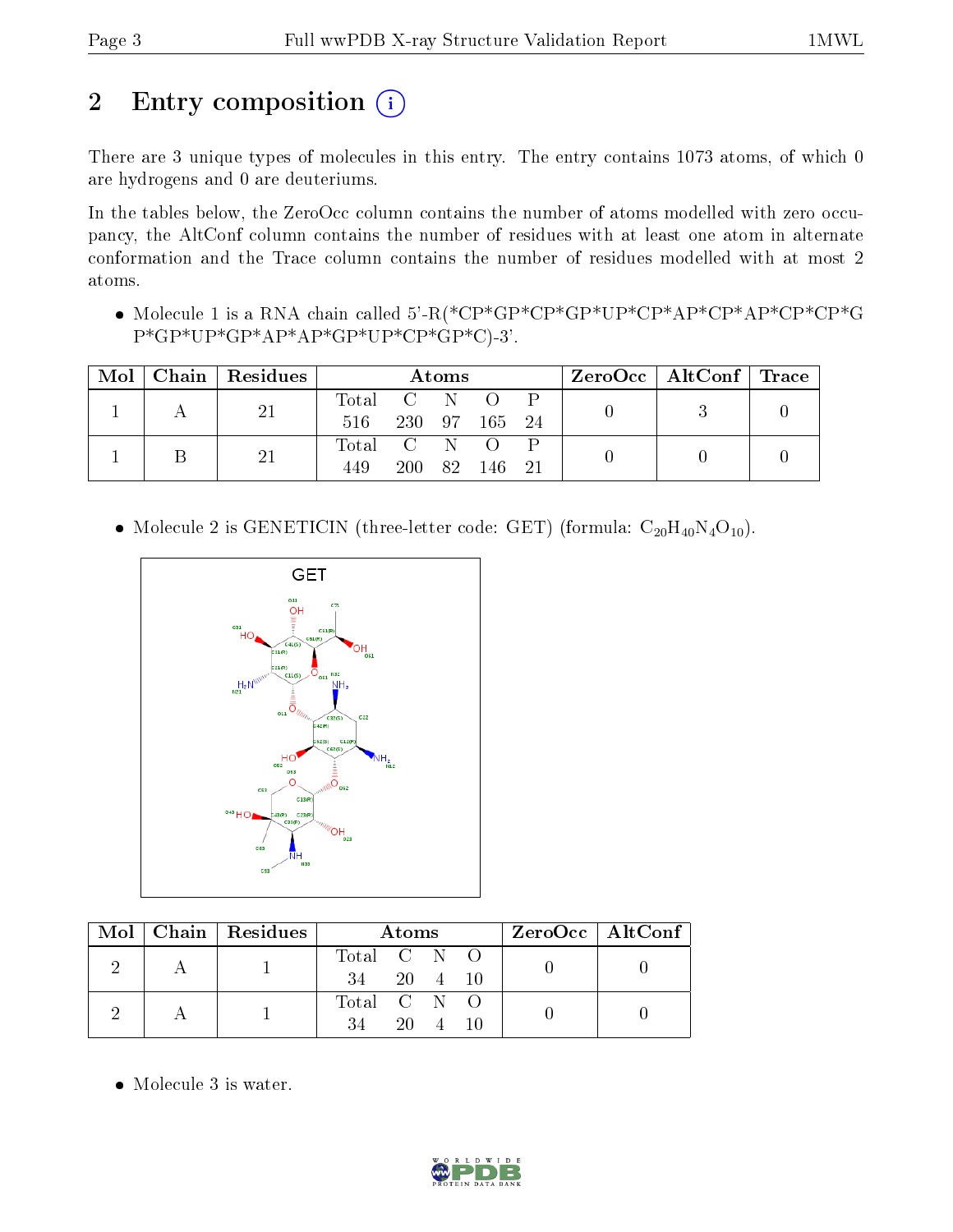|  | $Mol$   Chain   Residues | Atoms               | ZeroOcc   AltConf |
|--|--------------------------|---------------------|-------------------|
|  | 23                       | Total O<br>23<br>23 |                   |
|  |                          | Total O             |                   |

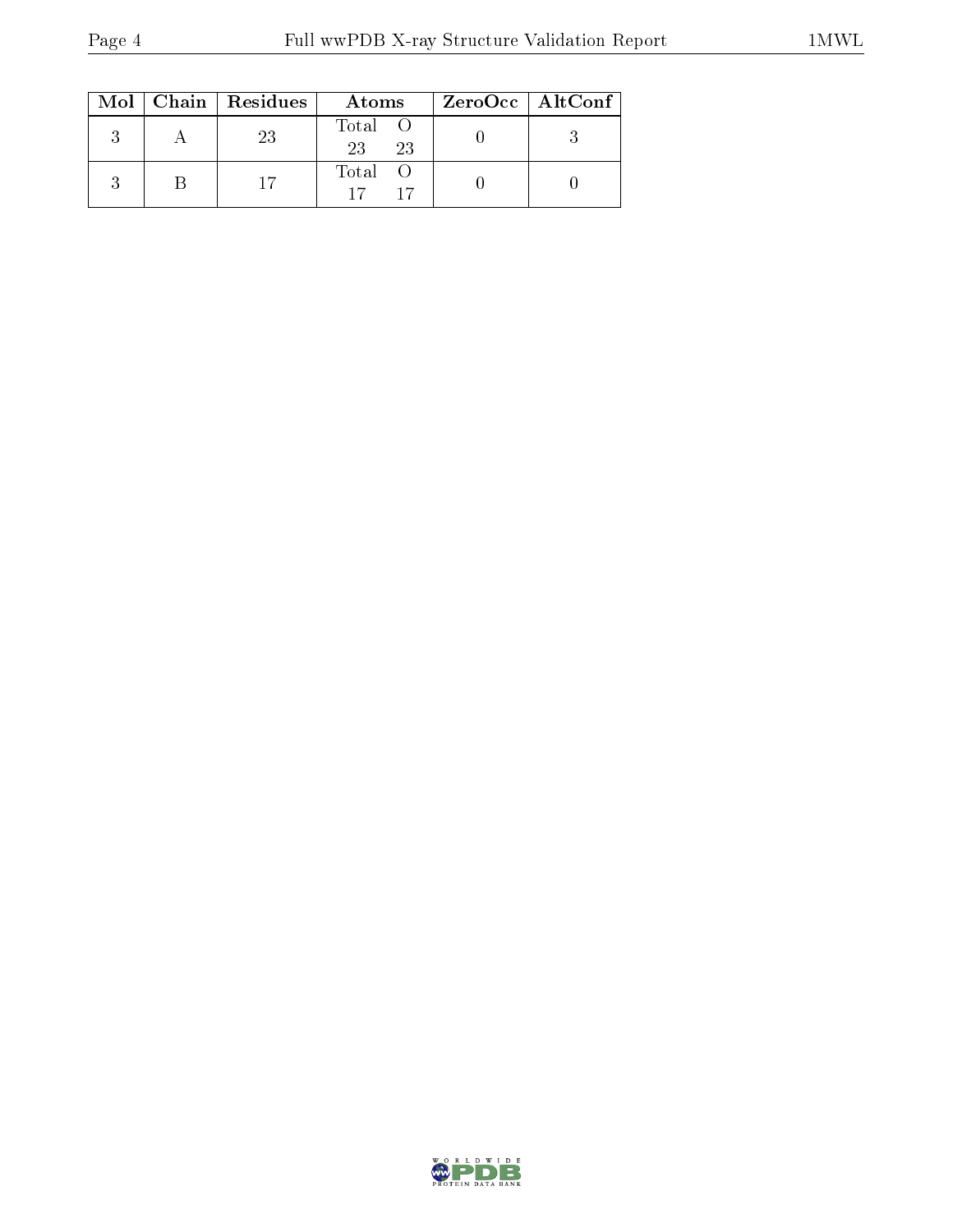## 3 Residue-property plots  $(i)$

These plots are drawn for all protein, RNA and DNA chains in the entry. The first graphic for a chain summarises the proportions of the various outlier classes displayed in the second graphic. The second graphic shows the sequence view annotated by issues in geometry and electron density. Residues are color-coded according to the number of geometric quality criteria for which they contain at least one outlier: green  $= 0$ , yellow  $= 1$ , orange  $= 2$  and red  $= 3$  or more. A red dot above a residue indicates a poor fit to the electron density (RSRZ  $> 2$ ). Stretches of 2 or more consecutive residues without any outlier are shown as a green connector. Residues present in the sample, but not in the model, are shown in grey.

• Molecule 1: 5'-R(\*CP\*GP\*CP\*GP\*UP\*CP\*AP\*CP\*AP\*CP\*CP\*GP\*GP\*UP\*GP\*AP\*AP\*G P\*UP\*CP\*GP\*C)-3'



• Molecule 1: 5'-R(\*CP\*GP\*CP\*GP\*UP\*CP\*AP\*CP\*AP\*CP\*CP\*GP\*GP\*UP\*GP\*AP\*AP\*G  $P*UP*CP*GP*C$ -3'



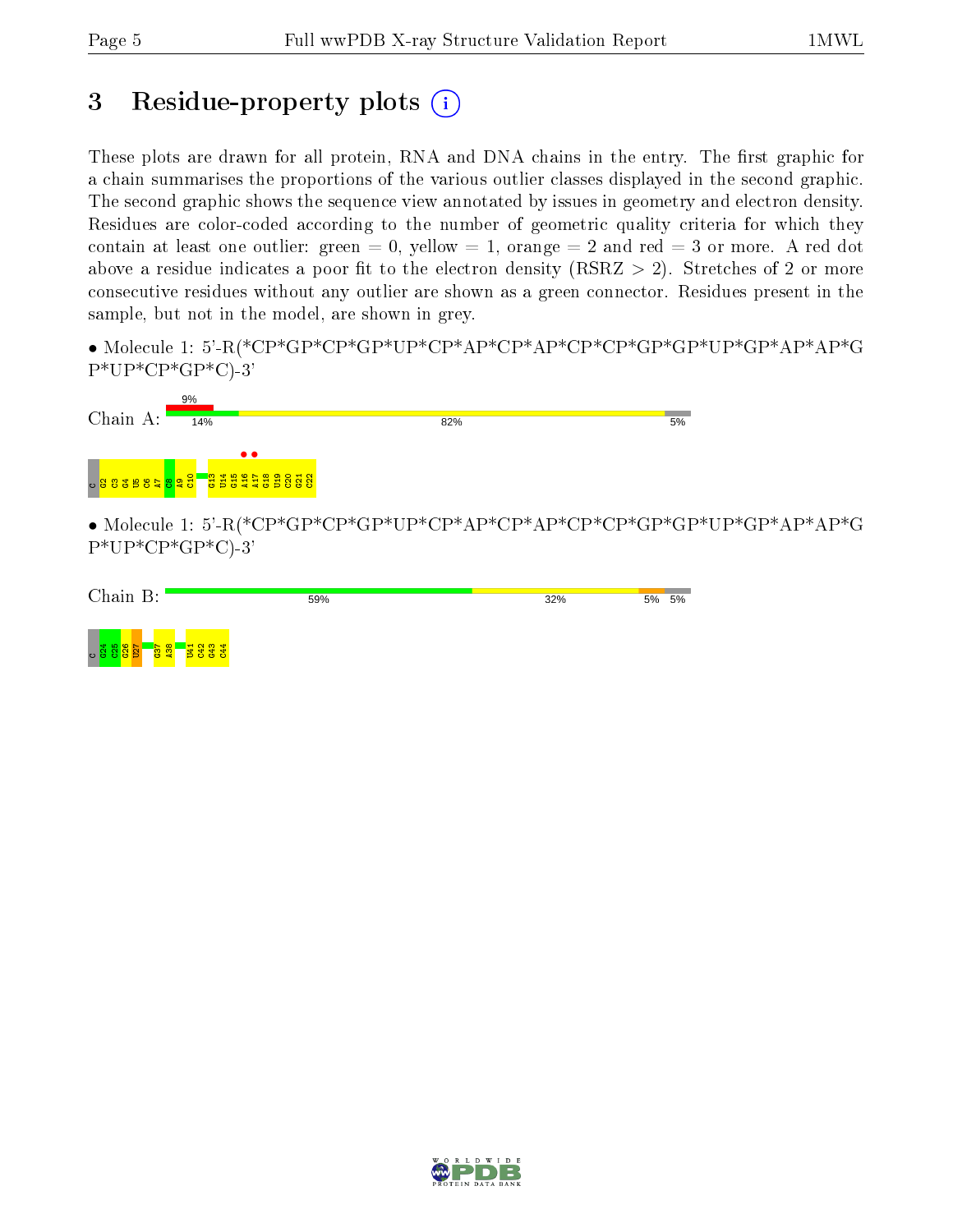## 4 Data and refinement statistics  $(i)$

| Property                                                             | Value                                                               | Source                       |
|----------------------------------------------------------------------|---------------------------------------------------------------------|------------------------------|
| Space group                                                          | P 1 21 1                                                            | Depositor                    |
| Cell constants                                                       | $46.20\text{\AA}$ $33.1\overline{8\text{\AA}}$<br>$51.74\text{\AA}$ | Depositor                    |
| a, b, c, $\alpha$ , $\beta$ , $\gamma$                               | $90.00^{\circ}$ $104.13^{\circ}$ $90.00^{\circ}$                    |                              |
| Resolution $(A)$                                                     | 22.61<br>$-2.40$                                                    | Depositor                    |
|                                                                      | 22.61<br>$-2.40$                                                    | <b>EDS</b>                   |
| % Data completeness                                                  | 86.8 (22.61-2.40)                                                   | Depositor                    |
| (in resolution range)                                                | 87.5 (22.61-2.40)                                                   | <b>EDS</b>                   |
| $R_{merge}$                                                          | (Not available)                                                     | Depositor                    |
| $R_{sym}$                                                            | 0.06                                                                | Depositor                    |
| $\langle I/\sigma(I) \rangle^{-1}$                                   | 4.19 (at $2.38\text{\AA}$ )                                         | Xtriage                      |
| Refinement program                                                   | <b>CNS 1.1</b>                                                      | Depositor                    |
|                                                                      | 0.224<br>, 0.249                                                    | Depositor                    |
| $R, R_{free}$                                                        | $0.205$ ,<br>0.250                                                  | DCC                          |
| $R_{free}$ test set                                                  | 302 reflections $(5.53\%)$                                          | wwPDB-VP                     |
| Wilson B-factor $(A^2)$                                              | 60.1                                                                | Xtriage                      |
| Anisotropy                                                           | 0.171                                                               | Xtriage                      |
| Bulk solvent $k_{sol}(e/\mathring{A}^3)$ , $B_{sol}(\mathring{A}^2)$ | 0.30, 33.0                                                          | <b>EDS</b>                   |
| L-test for twinning <sup>2</sup>                                     | $< L >$ = 0.49, $< L2$ > = 0.33                                     | Xtriage                      |
| Estimated twinning fraction                                          | No twinning to report.                                              | $\overline{\text{X}}$ triage |
| $F_o, F_c$ correlation                                               | 0.95                                                                | <b>EDS</b>                   |
| Total number of atoms                                                | 1073                                                                | wwPDB-VP                     |
| Average B, all atoms $(A^2)$                                         | 57.0                                                                | wwPDB-VP                     |

Xtriage's analysis on translational NCS is as follows: The largest off-origin peak in the Patterson function is  $13.09\%$  of the height of the origin peak. No significant pseudotranslation is detected.

<sup>&</sup>lt;sup>2</sup>Theoretical values of  $\langle |L| \rangle$ ,  $\langle L^2 \rangle$  for acentric reflections are 0.5, 0.333 respectively for untwinned datasets, and 0.375, 0.2 for perfectly twinned datasets.



<span id="page-5-1"></span><span id="page-5-0"></span><sup>1</sup> Intensities estimated from amplitudes.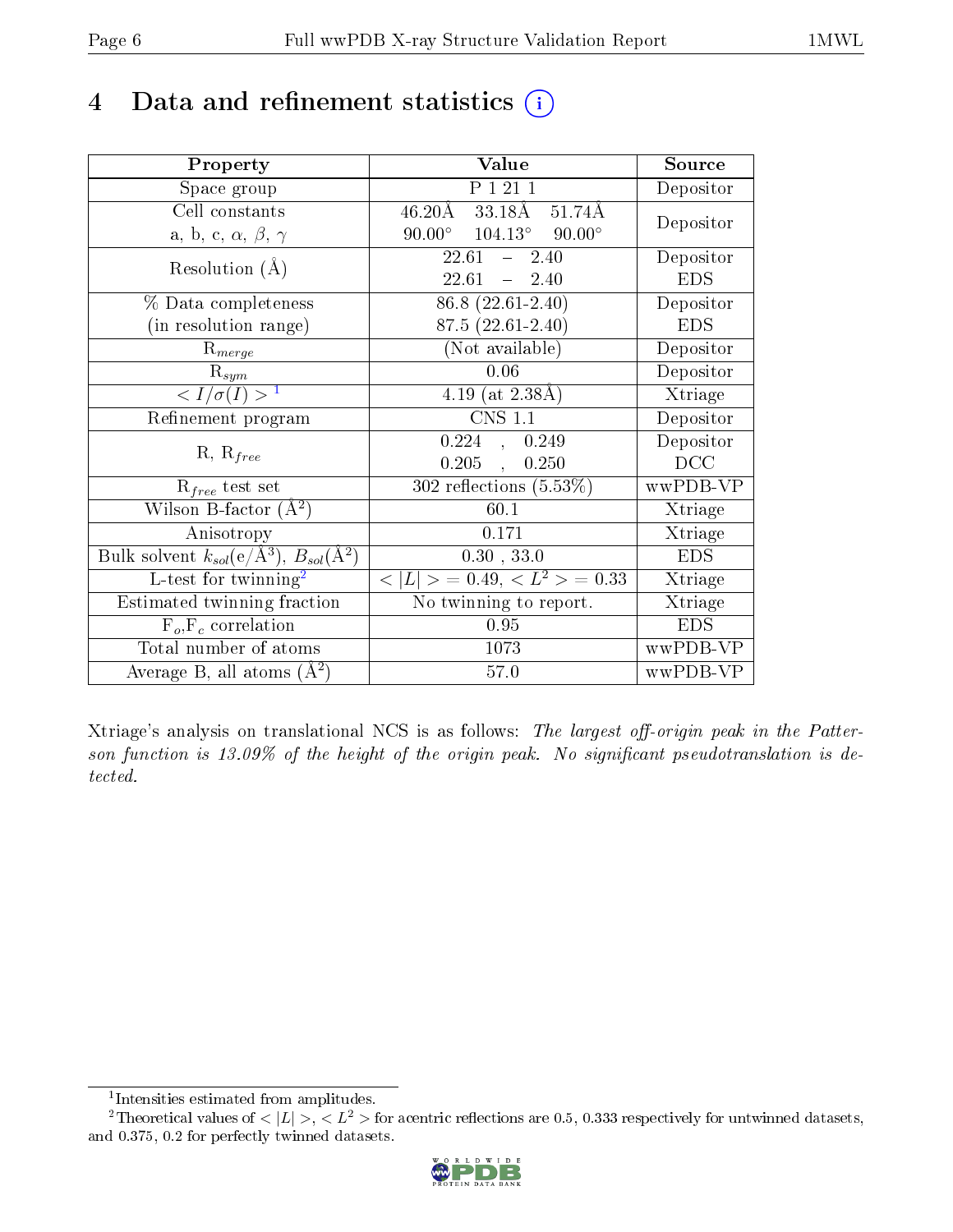# 5 Model quality  $(i)$

## 5.1 Standard geometry  $(i)$

Bond lengths and bond angles in the following residue types are not validated in this section: GET

The Z score for a bond length (or angle) is the number of standard deviations the observed value is removed from the expected value. A bond length (or angle) with  $|Z| > 5$  is considered an outlier worth inspection. RMSZ is the root-mean-square of all Z scores of the bond lengths (or angles).

| Mol | Chain |      | Bond lengths | Bond angles |                        |  |
|-----|-------|------|--------------|-------------|------------------------|--|
|     |       | RMSZ | $\# Z  > 5$  | RMSZ        | $\# Z  > 5$            |  |
|     |       | 0.58 | 0/577        | 0.87        | $1/898$ $(0.1\%)$      |  |
|     | В     | 0.59 | 0/501        | 0.82        | 0/779                  |  |
| AH  | ΑH    | 0.59 | 0/1078       | 0.85        | $\langle 1677~(0.1\%)$ |  |

There are no bond length outliers.

All (1) bond angle outliers are listed below:

| Mol   Chain   Res   Type |            | Atoms                 |         | Observed( $^{\circ}$ )   Ideal( $^{\circ}$ ) |       |
|--------------------------|------------|-----------------------|---------|----------------------------------------------|-------|
|                          | $\tilde{}$ | $C5'$ - $C4'$ - $C3'$ | $-5.05$ |                                              | 16 OC |

There are no chirality outliers.

There are no planarity outliers.

### 5.2 Too-close contacts (i)

In the following table, the Non-H and H(model) columns list the number of non-hydrogen atoms and hydrogen atoms in the chain respectively. The H(added) column lists the number of hydrogen atoms added and optimized by MolProbity. The Clashes column lists the number of clashes within the asymmetric unit, whereas Symm-Clashes lists symmetry related clashes.

|  |      |     |    | Mol   Chain   Non-H   H(model)   H(added)   Clashes   Symm-Clashes |
|--|------|-----|----|--------------------------------------------------------------------|
|  | 516  | 262 |    |                                                                    |
|  | 449  | 229 |    |                                                                    |
|  | 68   |     |    |                                                                    |
|  | 23   |     |    |                                                                    |
|  |      |     |    |                                                                    |
|  | 1073 | 569 | 26 |                                                                    |

The all-atom clashscore is defined as the number of clashes found per 1000 atoms (including

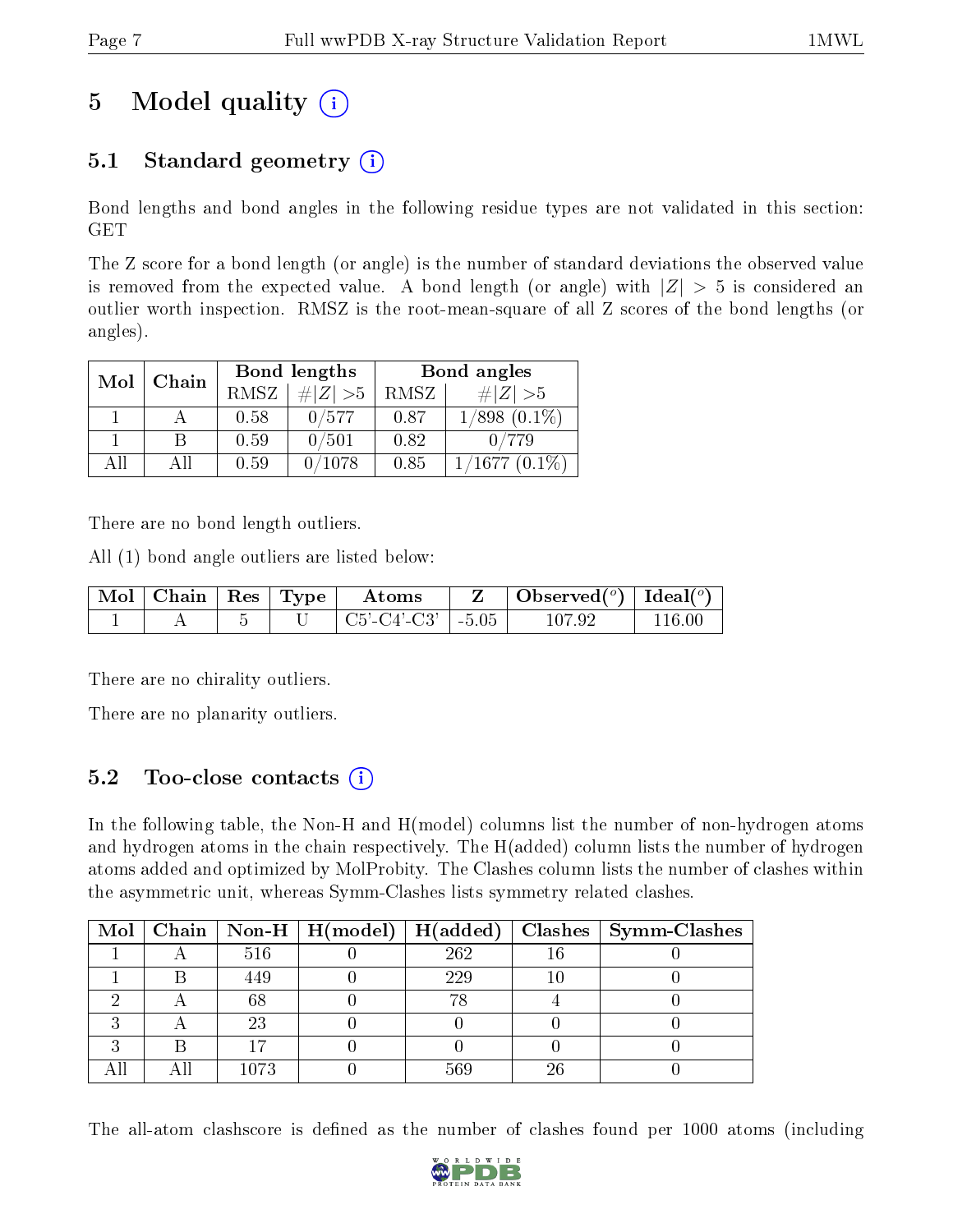hydrogen atoms). The all-atom clashscore for this structure is 16.

All (26) close contacts within the same asymmetric unit are listed below, sorted by their clash magnitude.

| Atom-1                                | Atom-2                     | Interatomic       | Clash         |
|---------------------------------------|----------------------------|-------------------|---------------|
|                                       |                            | distance $(\AA)$  | overlap $(A)$ |
| 1:B:26:GI:H2'                         | 1: B: 27: U:H5"            | $\overline{1.19}$ | 1.11          |
| 1: B:26: G:C2'                        | 1:B:27:U:H5"               | 1.84              | 1.08          |
| 1:B:26:G:H2'                          | $1: B:27:U:\overline{C5'}$ | 2.10              | 0.66          |
| 1: B: 27: U: H6                       | 1: B: 27: U: H5'           | $\overline{1.61}$ | 0.64          |
| $1:A:18[\overline{A}]\overline{G:O6}$ | 2:A:45:GET:H421            | 2.07              | 0.54          |
| 1: A: 13: G: O2'                      | 1:A:14:U:H5'               | $\overline{2.08}$ | 0.53          |
| 2:A:46:GET:H713                       | 1:B:37:G:C2                | 2.44              | 0.52          |
| 1: B:26: G: C3'                       | 1:B:27:U:H5"               | 2.40              | 0.50          |
| 1: B:27: U: C6                        | 1: B: 27: U:H5'            | $\overline{2.45}$ | 0.49          |
| 1:B:41:U:H <sub>2</sub>               | 1: B: 42: C: C6            | 2.46              | 0.49          |
| 1:A:17[A]:A:OP1                       | 2:A:45:GET:H511            | 2.12              | 0.49          |
| $1:\overline{A:3:C:O2'}$              | 1:A:4:G:H5'                | $\overline{2.13}$ | 0.48          |
| 1: A:6:C O 2'                         | 1:A:7:A:H5'                | 2.14              | 0.48          |
| 1: A:14: U:O2'                        | 1: A:15: G:H5'             | 2.13              | 0.48          |
| 1:B:27:U:H6                           | 1: B: 27: U: C5'           | 2.28              | 0.47          |
| 1:A:2:G:H2'                           | 1: A:3:C:H6                | 1.79              | 0.46          |
| 1:A:9:A:H2'                           | 1:A:10:C:O4'               | $2.15\,$          | 0.46          |
| 1: A:20: C:O2'                        | 1: A:21: G:H5'             | $\overline{2.17}$ | 0.45          |
| 1:A:18[A]:G:O2'                       | $1:\overline{A:19:U:H5'}$  | 2.18              | 0.44          |
| 1: B: 43: G: O2'                      | 1:B:44:C:H5'               | 2.17              | 0.44          |
| 1: A:21: G:O2'                        | 1:A:22:C:H5'               | 2.17              | 0.44          |
| 1:A:15:G:C2                           | 2:A:45:GET:H713            | 2.54              | 0.43          |
| 1:A:2:GH2'                            | $1:\overline{A:3:C:C6}$    | $\overline{2.53}$ | 0.43          |
| 1: A: 13: G:H2'                       | 1:A:14:U:H6                | 1.84              | 0.43          |
| 1:A:16[B]:A:N1                        | 1:A:17[B]:A:C6             | 2.89              | 0.41          |
| 1:A:13:G:H2                           | 1:A:14:U:C6                | 2.55              | 0.41          |

There are no symmetry-related clashes.

## 5.3 Torsion angles (i)

#### 5.3.1 Protein backbone (i)

There are no protein molecules in this entry.

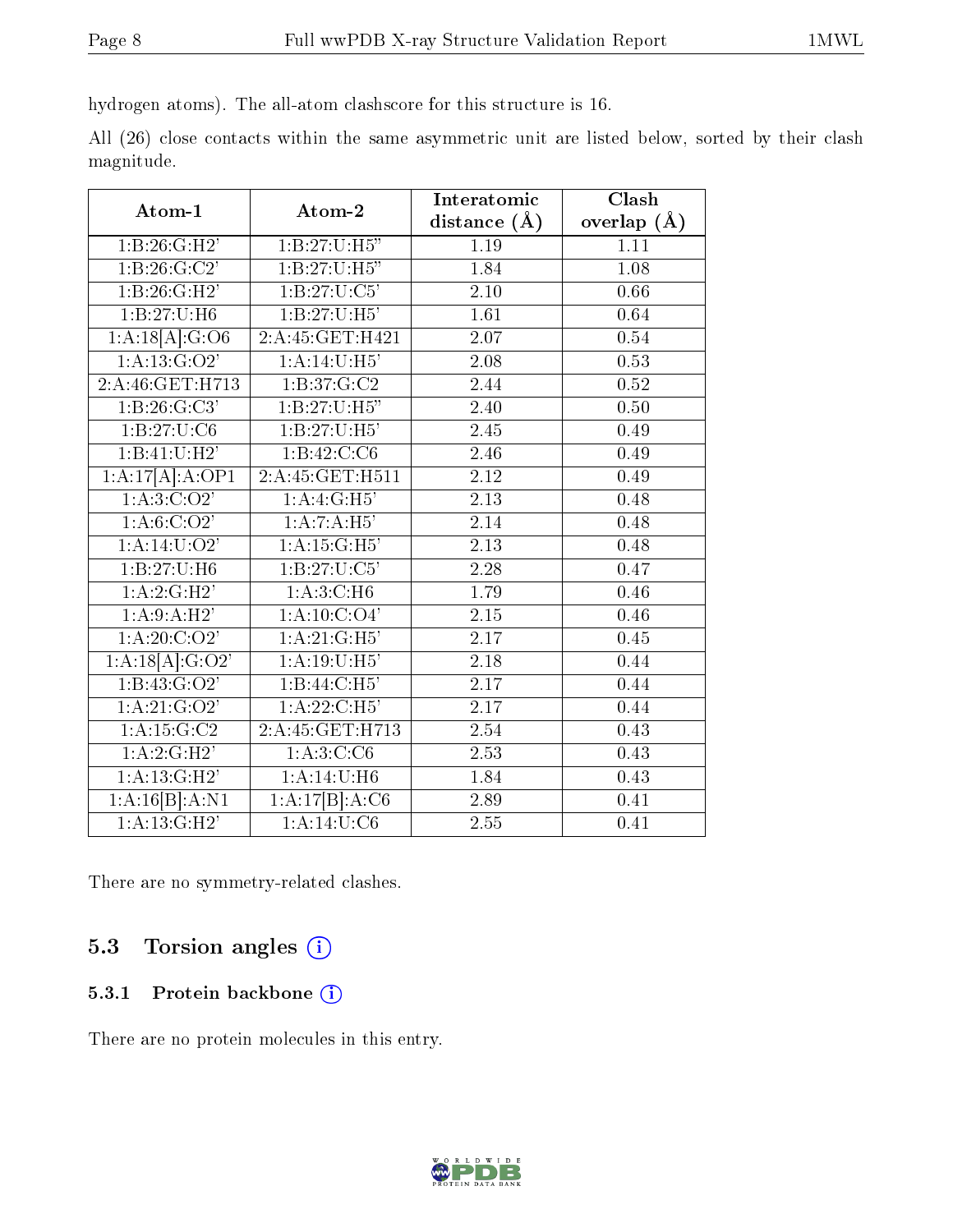#### 5.3.2 Protein sidechains  $\hat{1}$

There are no protein molecules in this entry.

#### 5.3.3 RNA  $(i)$

| Mol | Chain | Analysed               | Backbone Outliers   Pucker Outliers |  |
|-----|-------|------------------------|-------------------------------------|--|
|     |       | $17/22$ (77\%)         |                                     |  |
|     |       | $/22(90\%)$<br>20/     | $2(10\%$                            |  |
|     |       | $^{\prime}84\%$<br>44. |                                     |  |

All (2) RNA backbone outliers are listed below:

| $\operatorname{Mol}$ | Chain | Res | ype |
|----------------------|-------|-----|-----|
|                      |       |     |     |
|                      |       |     |     |

There are no RNA pucker outliers to report.

#### 5.4 Non-standard residues in protein, DNA, RNA chains (i)

There are no non-standard protein/DNA/RNA residues in this entry.

### 5.5 Carbohydrates (i)

There are no carbohydrates in this entry.

### 5.6 Ligand geometry (i)

2 ligands are modelled in this entry.

In the following table, the Counts columns list the number of bonds (or angles) for which Mogul statistics could be retrieved, the number of bonds (or angles) that are observed in the model and the number of bonds (or angles) that are defined in the Chemical Component Dictionary. The Link column lists molecule types, if any, to which the group is linked. The Z score for a bond length (or angle) is the number of standard deviations the observed value is removed from the expected value. A bond length (or angle) with  $|Z| > 2$  is considered an outlier worth inspection. RMSZ is the root-mean-square of all Z scores of the bond lengths (or angles).

| Mol   Type   Chain   Res   Link |                      |  |    |  | Bond lengths |      |                       | Bond angles |      |                                              |
|---------------------------------|----------------------|--|----|--|--------------|------|-----------------------|-------------|------|----------------------------------------------|
|                                 |                      |  |    |  | Counts       |      | $ RMSZ  \#  Z  > 2  $ |             |      | $\perp$ Counts $\mid$ RMSZ $\mid \#  Z  > 2$ |
|                                 | $\operatorname{GET}$ |  | 46 |  | 33,36,36     | 1.80 | 6 $(18\%)$            | 43,55,55    | 0.82 | $2(4\%)$                                     |

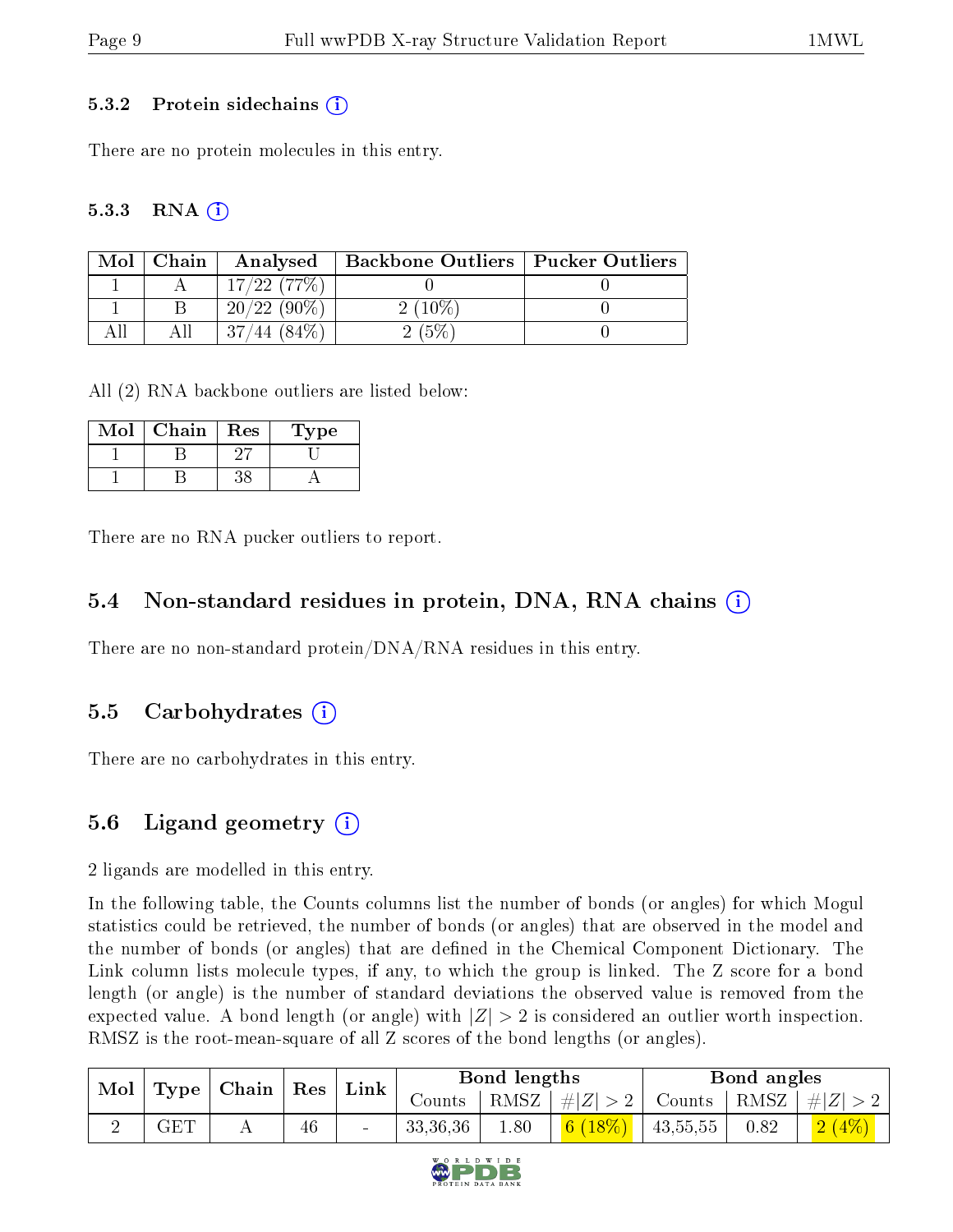| $\mid$ Mol $\mid$ Type $\mid$ Chain $\mid$ Res $\mid$ Link $\mid$ |            |  |    |          |      | Bond lengths                                                          |      | Bond angles                                                                  |  |
|-------------------------------------------------------------------|------------|--|----|----------|------|-----------------------------------------------------------------------|------|------------------------------------------------------------------------------|--|
|                                                                   |            |  |    | $Counts$ |      |                                                                       |      | $\mid$ RMSZ $\mid \#  Z  > 2 \mid$ Counts $\mid$ RMSZ $\mid \#  Z  > 2 \mid$ |  |
|                                                                   | <b>GET</b> |  | 45 | 33,36,36 | 1.75 | $\begin{array}{ c c c c c c } \hline 6 (18\%) & 43,55,55 \end{array}$ | 0.80 | $\begin{array}{ c c c }\hline 1 & (2\% ) \ \hline \end{array}$               |  |

In the following table, the Chirals column lists the number of chiral outliers, the number of chiral centers analysed, the number of these observed in the model and the number defined in the Chemical Component Dictionary. Similar counts are reported in the Torsion and Rings columns. '-' means no outliers of that kind were identified.

|     |    |        | Mol   Type   Chain   Res   Link   Chirals | Torsions                       | Rings |
|-----|----|--------|-------------------------------------------|--------------------------------|-------|
| GET | 46 | $\sim$ |                                           | $1/13/74/74$   $0/3/3/3$       |       |
| GET | 45 | $\sim$ |                                           | $\frac{1}{13}/74/74$   0/3/3/3 |       |

All (12) bond length outliers are listed below:

| Mol            | Chain | Res | <b>Type</b>          | Atoms                            | $\mathbf{Z}$ | Observed $(A)$ | Ideal(A) |
|----------------|-------|-----|----------------------|----------------------------------|--------------|----------------|----------|
| $\overline{2}$ | А     | 45  | <b>GET</b>           | $C83-C43$                        | $-5.39$      | 1.43           | 1.52     |
| $\overline{2}$ | А     | 46  | <b>GET</b>           | O <sub>53</sub> -C <sub>53</sub> | 5.08         | 1.50           | 1.43     |
| $\overline{2}$ | А     | 46  | $\operatorname{GET}$ | $C83-C43$                        | $-4.26$      | 1.45           | 1.52     |
| $\overline{2}$ | A     | 45  | GET                  | O <sub>53</sub> -C <sub>53</sub> | 3.78         | 1.48           | 1.43     |
| $\overline{2}$ | A     | 46  | <b>GET</b>           | O31-C31                          | $-2.92$      | 1.36           | 1.43     |
| $\overline{2}$ | А     | 45  | <b>GET</b>           | O31-C31                          | $-2.88$      | 1.36           | 1.43     |
| $\overline{2}$ | А     | 45  | <b>GET</b>           | O53-C13                          | 2.86         | 1.47           | 1.41     |
| $\overline{2}$ | А     | 46  | <b>GET</b>           | $O51-C51$                        | 2.85         | 1.48           | 1.44     |
| $\overline{2}$ | А     | 46  | <b>GET</b>           | O <sub>53</sub> -C <sub>13</sub> | 2.82         | 1.47           | 1.41     |
| $\overline{2}$ | А     | 45  | <b>GET</b>           | $C31-C21$                        | 2.65         | 1.56           | 1.53     |
| $\overline{2}$ | А     | 45  | <b>GET</b>           | $O51-Cl1$                        | 2.07         | 1.47           | 1.41     |
| $\overline{2}$ | А     | 46  | GET                  | $C31-C21$                        | 2.06         | 1.56           | 1.53     |

All (3) bond angle outliers are listed below:

| Mol | Chain | Res | Type | Atoms                                             |         | Observed $(°)$ | $Ideal(^o)$ |
|-----|-------|-----|------|---------------------------------------------------|---------|----------------|-------------|
|     |       | 45  | GET  | C93-N33-C33                                       | $-2.63$ | 110.55         | 114.38      |
|     |       | 46  | GET  | C <sub>93</sub> -N <sub>33</sub> -C <sub>33</sub> | $-2.47$ | 110.78         | 114.38      |
|     |       | 46  | GET  | $C11 - O11 - C42$                                 | 2.00    | 122.92         | 117 96      |

There are no chirality outliers.

All (2) torsion outliers are listed below:

| Mol | Chain | Res | Type   | Atoms                                                              |
|-----|-------|-----|--------|--------------------------------------------------------------------|
|     |       |     | GET.   | C <sub>52</sub> -C <sub>42</sub> -O <sub>11</sub> -C <sub>11</sub> |
|     |       |     | -CIHTI | $C52-C42-O11-C11$                                                  |

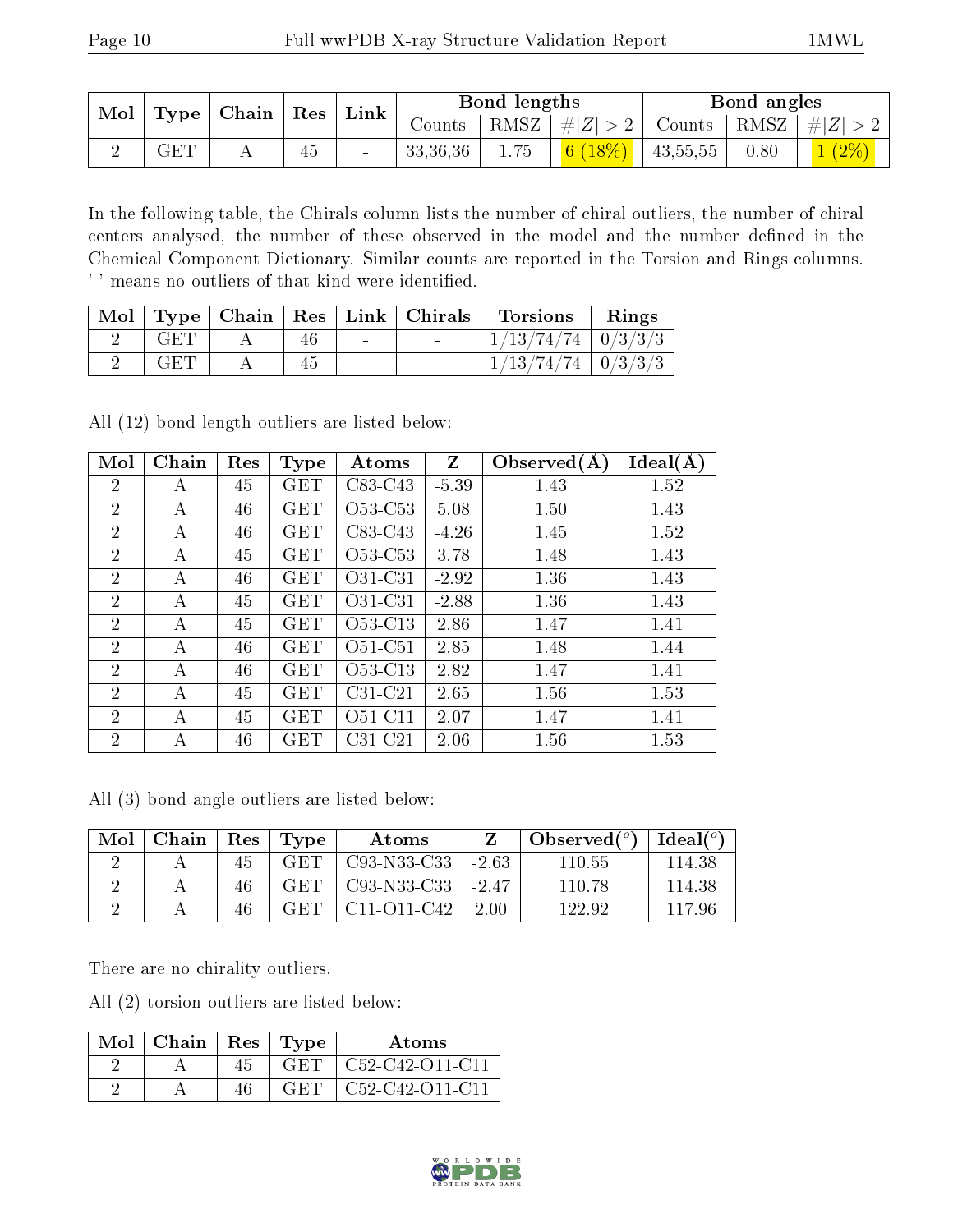There are no ring outliers.

2 monomers are involved in 4 short contacts:

| $Mol$   Chain |  | Res   Type   Clashes   Symm-Clashes |
|---------------|--|-------------------------------------|
|               |  |                                     |
|               |  |                                     |

The following is a two-dimensional graphical depiction of Mogul quality analysis of bond lengths, bond angles, torsion angles, and ring geometry for all instances of the Ligand of Interest. In addition, ligands with molecular weight > 250 and outliers as shown on the validation Tables will also be included. For torsion angles, if less then 5% of the Mogul distribution of torsion angles is within 10 degrees of the torsion angle in question, then that torsion angle is considered an outlier. Any bond that is central to one or more torsion angles identified as an outlier by Mogul will be highlighted in the graph. For rings, the root-mean-square deviation (RMSD) between the ring in question and similar rings identified by Mogul is calculated over all ring torsion angles. If the average RMSD is greater than 60 degrees and the minimal RMSD between the ring in question and any Mogul-identified rings is also greater than 60 degrees, then that ring is considered an outlier. The outliers are highlighted in purple. The color gray indicates Mogul did not find sufficient equivalents in the CSD to analyse the geometry.



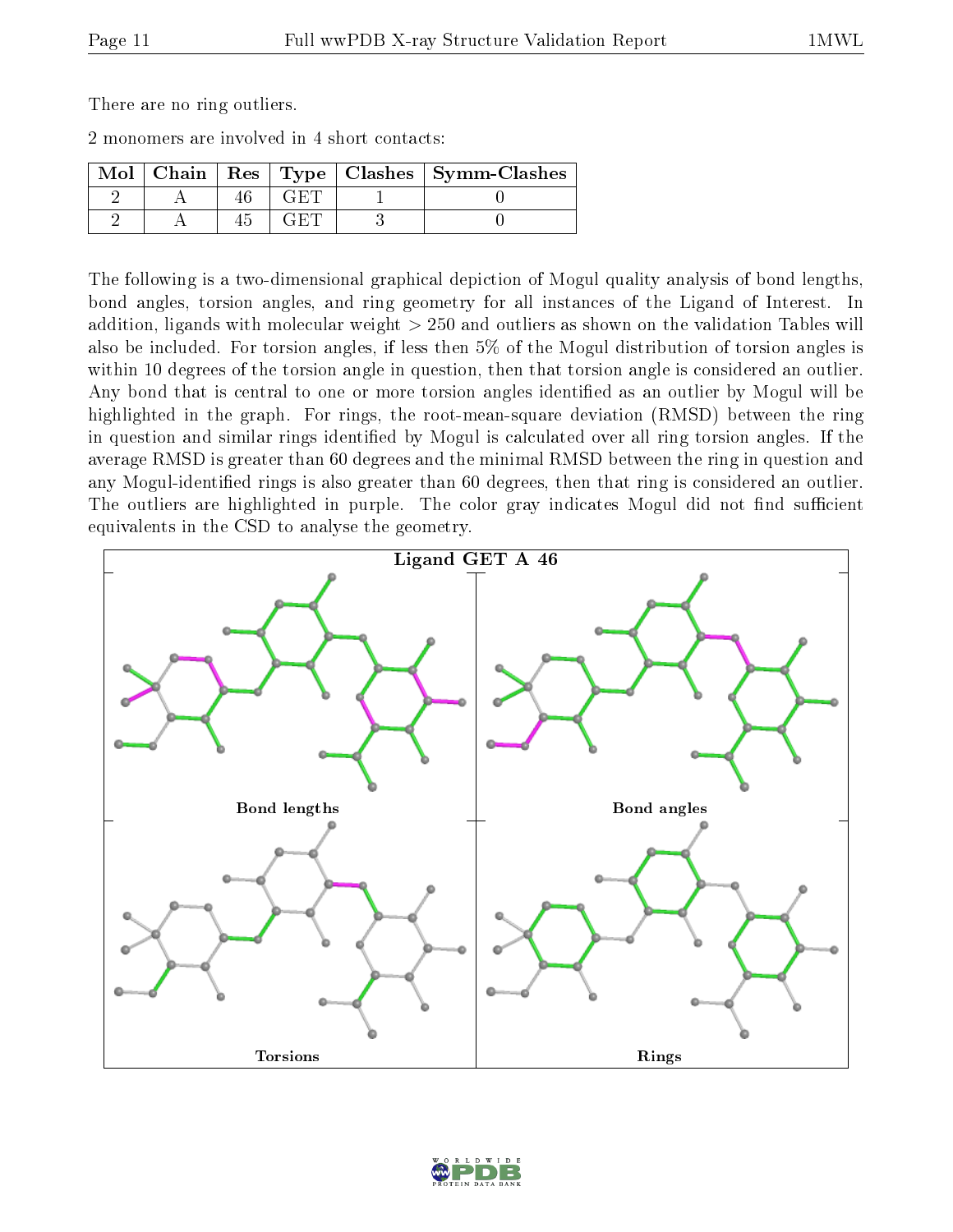

## 5.7 [O](https://www.wwpdb.org/validation/2017/XrayValidationReportHelp#nonstandard_residues_and_ligands)ther polymers (i)

There are no such residues in this entry.

## 5.8 Polymer linkage issues (i)

There are no chain breaks in this entry.

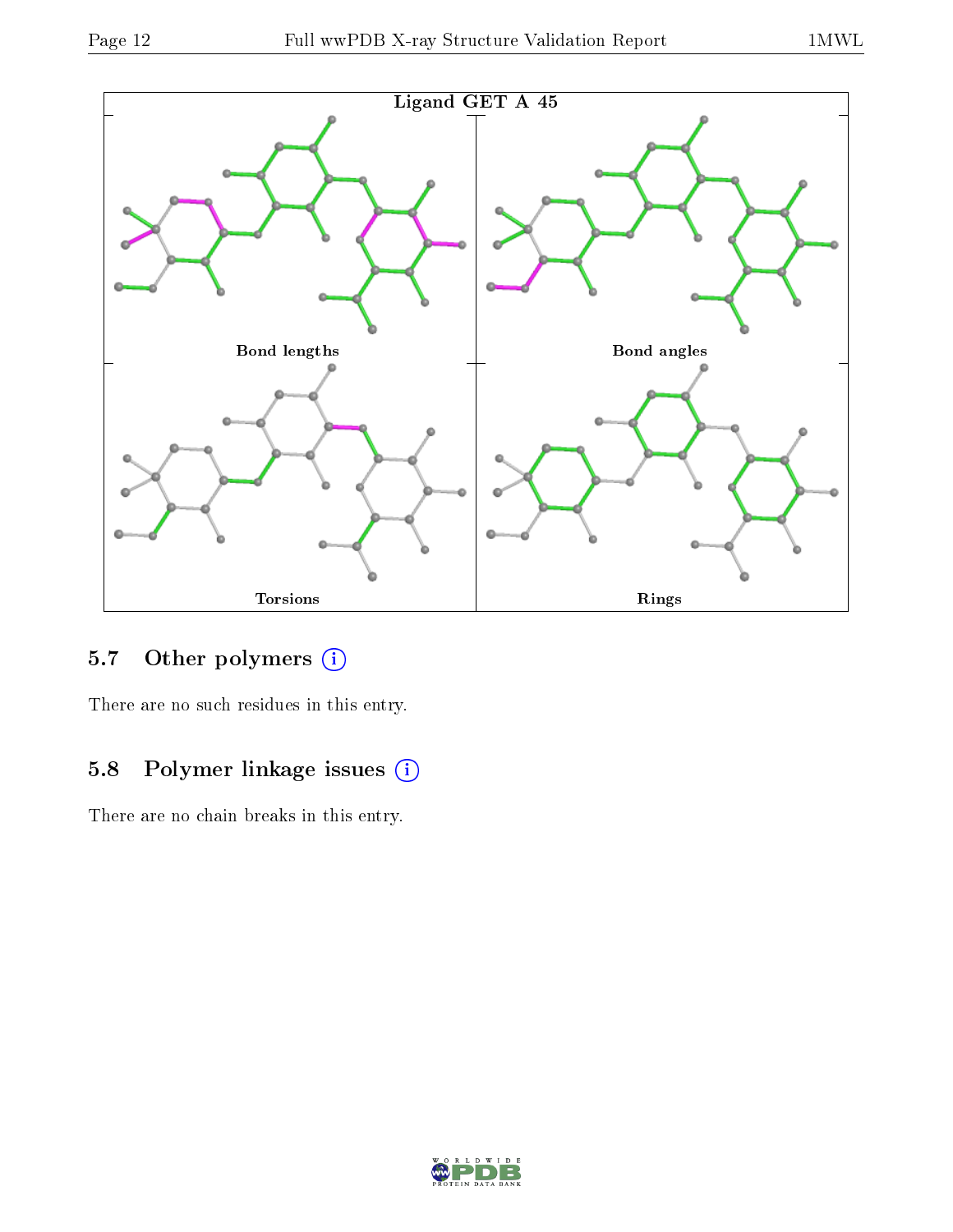## 6 Fit of model and data  $\left( \cdot \right)$

## 6.1 Protein, DNA and RNA chains (i)

In the following table, the column labelled  $#RSRZ>2'$  contains the number (and percentage) of RSRZ outliers, followed by percent RSRZ outliers for the chain as percentile scores relative to all X-ray entries and entries of similar resolution. The OWAB column contains the minimum, median,  $95<sup>th</sup>$  percentile and maximum values of the occupancy-weighted average B-factor per residue. The column labelled  $Q < 0.9$  lists the number of (and percentage) of residues with an average occupancy less than 0.9.

| Mol | Chain | Analysed      | ${ <\hspace{-1.5pt}{\mathrm{RSRZ}} \hspace{-1.5pt}>}$ | $\#\text{RSRZ}{>}2$               | $OWAB(A^2)$    | $\rm Q\textcolor{black}{<}0.9$ |
|-----|-------|---------------|-------------------------------------------------------|-----------------------------------|----------------|--------------------------------|
|     |       | $1/22(95\%)$  | 0.18                                                  | $2(9\%)$ 8 7                      | 40, 56, 72, 76 |                                |
|     |       | $21/22$ (95%) | $-0.10$                                               | $\mid$ 100 $\mid$ 100 $\mid$      | 37, 54, 74, 83 |                                |
| All | All   | $42/44$ (95%) | 0.04                                                  | (4%<br>30<br>29<br>$\overline{2}$ | 37, 57, 74, 83 |                                |

All (2) RSRZ outliers are listed below:

| Mol | Chain | Res | Type   RSRZ |
|-----|-------|-----|-------------|
|     |       |     |             |
|     |       | 16L |             |

### 6.2 Non-standard residues in protein, DNA, RNA chains  $(i)$

There are no non-standard protein/DNA/RNA residues in this entry.

### 6.3 Carbohydrates (i)

There are no carbohydrates in this entry.

### 6.4 Ligands  $(i)$

In the following table, the Atoms column lists the number of modelled atoms in the group and the number defined in the chemical component dictionary. The B-factors column lists the minimum, median,  $95<sup>th</sup>$  percentile and maximum values of B factors of atoms in the group. The column labelled  $Q< 0.9$ ' lists the number of atoms with occupancy less than 0.9.

| Mol |            |    |       |      |      | $\langle$ Type   Chain   Res   Atoms   RSCC   RSR   B-factors $(A^2)$   Q<0.9 |  |
|-----|------------|----|-------|------|------|-------------------------------------------------------------------------------|--|
|     | GET        | 45 | 34/34 | 0.91 | 0.20 | 54,60,63,65                                                                   |  |
|     | <b>GET</b> | 46 | 34/34 | 0.95 | 0.18 | 29, 38, 44, 48                                                                |  |

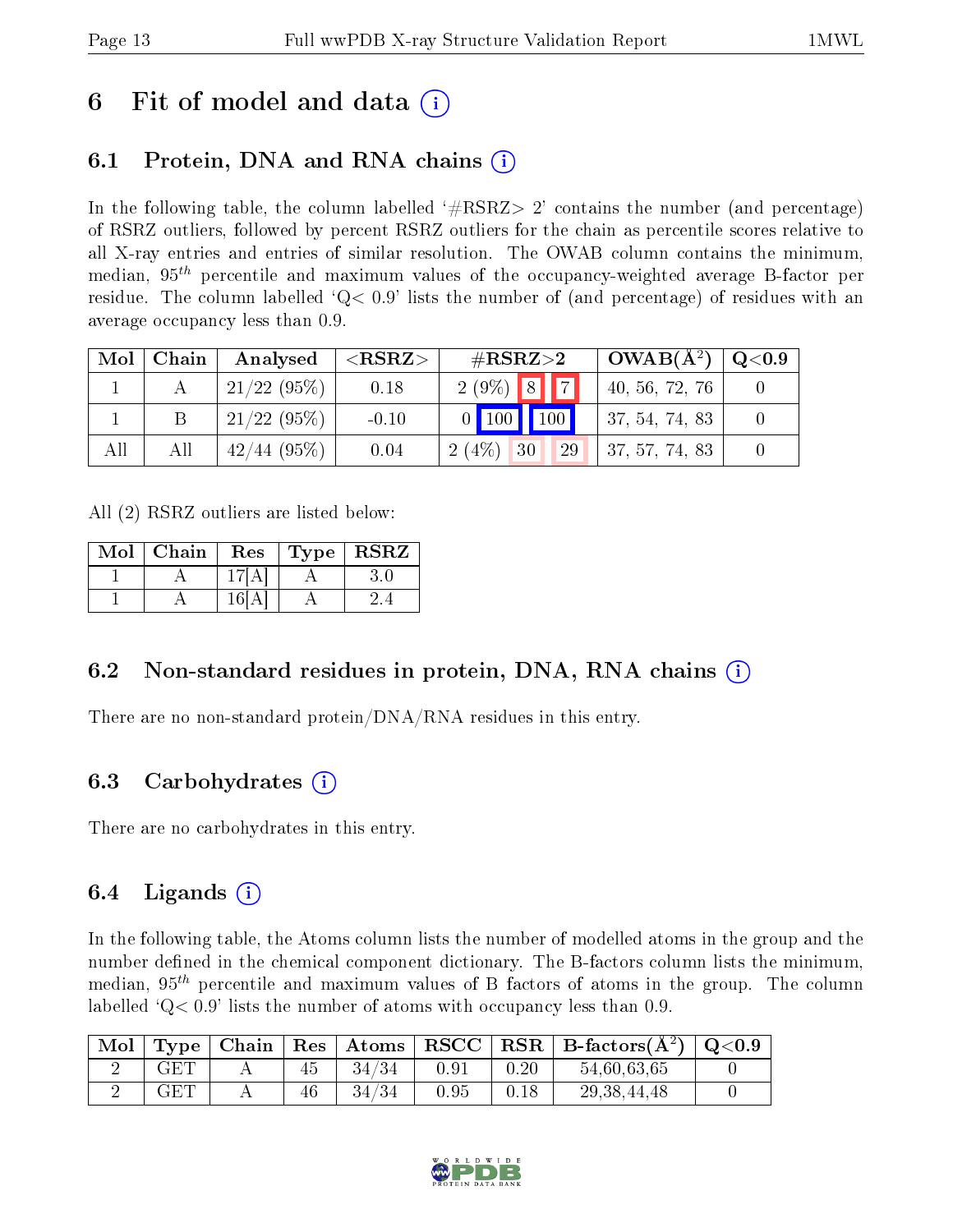The following is a graphical depiction of the model fit to experimental electron density of all instances of the Ligand of Interest. In addition, ligands with molecular weight  $> 250$  and outliers as shown on the geometry validation Tables will also be included. Each fit is shown from different orientation to approximate a three-dimensional view.